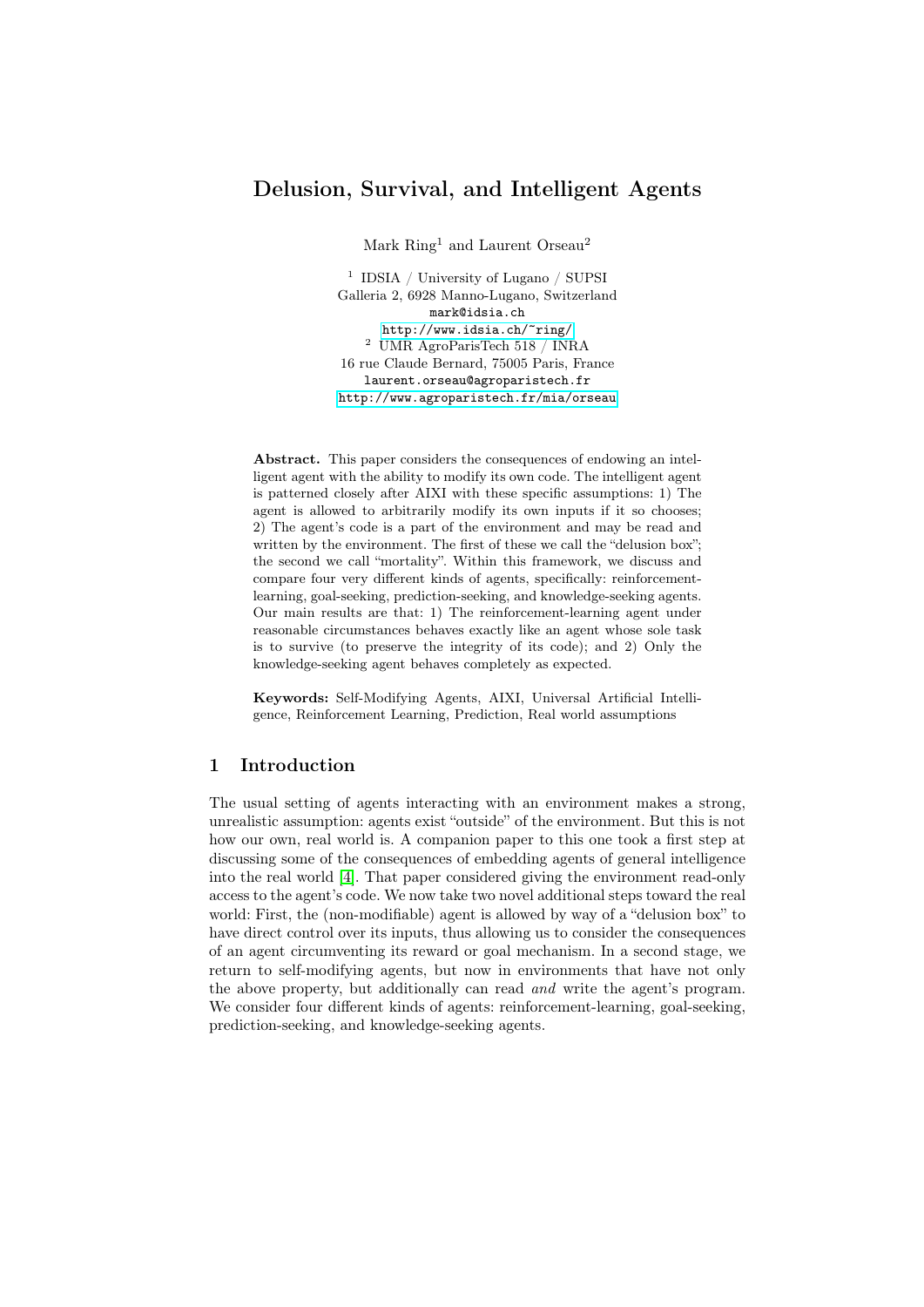While presence of the delusion box undermines the utility function of three of these agents, the knowledge-seeking agent behaves as expected. By allowing the environment to modify the agent's code, the issue of agent mortality arises, with important consequences, especially in combination with the delusion box. One of these consequences is that the reinforcement-learning agent comes to resemble an agent whose sole purpose is survival. The goal-seeking and prediction-seeking agents also come to resemble the survival agents, though they must sacrifice some information from the world to maximize their utility values. The knowledgeseeking agent still behaves as expected, though the threat of death makes it somewhat more timorous. Throughout the paper we frame our observations as a set of "statements" and "arguments" rather than more rigorous "theorems" and "proofs", though proofs are given whenever possible.

# <span id="page-1-2"></span>2 Universal agents  $A_x^{\rho}$

We briefly summarize the definition of a universal agent, based on AIXI [\[1,](#page-9-1)[3\]](#page-9-2); more detail is given in the companion paper [\[4\]](#page-9-0).

The agent and its environment interact through a sequence of actions and observations. The agent outputs actions  $a \in \mathcal{A}$  in response to the observations  $o \in \mathcal{O}$  produced by the environment.

The set of environments that are *consistent* with history  $h = (o_1, a_1, ..., o_t, a_t)$ is denoted  $\mathcal{Q}_h$ . To say that a program  $q \in \mathcal{Q}$  is consistent with h means that the program outputs the observations in the history if it is given the actions as input:  $q(a_0, ..., a_t) = o_0, ..., o_t$ . The environment is assumed to be computable, and  $\rho(q)$ :  $\mathcal{Q} \to [0, 1]$  expresses the agent's prior belief in the possibility that some environment (program) q is the true environment. We also write  $\rho(h)$  =  $\rho(\mathcal{Q}_h) := \sum_{q \in \mathcal{Q}_h} \rho(q).$ 

An agent is entirely described by: its utility function  $u : \mathcal{H} \to [0,1]$ , which assigns a utility value to any history of interaction  $h$ ; its horizon function  $w$ :  $\mathbb{N}^2 \to \mathbb{R}$ , which weights future utility values; its universal prior knowledge of the environment  $\rho$ ; the set of possible actions A and observations  $\mathcal{O}$ .

We will discuss four different intelligent agents, each variations of a single agent  $A_x^{\rho}$ , which is based on AIXI [\[1\]](#page-9-1) (and is not assumed to be computable).<sup>[3](#page-1-0)</sup> An agent  $A_x^{\rho}$  computes the next action with:

<span id="page-1-1"></span>
$$
a_{t_h} := \operatorname*{argmax}_{a \in \mathcal{A}} \mathbf{v}_{t_h}(ha)
$$
\n<sup>(1)</sup>

$$
\mathbf{v}_t(ha) := \sum_{o \in \mathcal{O}} \rho(o \mid ha) \mathbf{v}_t(hao) \tag{2}
$$

$$
v_t(h) := w(t, |h|) \ u(h) + \max_{a \in \mathcal{A}} v_t(ha), \tag{3}
$$

where  $t_h = |h| + 1$ , and  $|h|$  denotes the length of the history. The first line is the action-selection scheme of the agent: it simply takes the action with the

<span id="page-1-0"></span><sup>&</sup>lt;sup>3</sup> Only incomputable agents can be guaranteed to find the optimal strategy, and this guarantee is quite useful when discussing the theoretical limits of computable agents.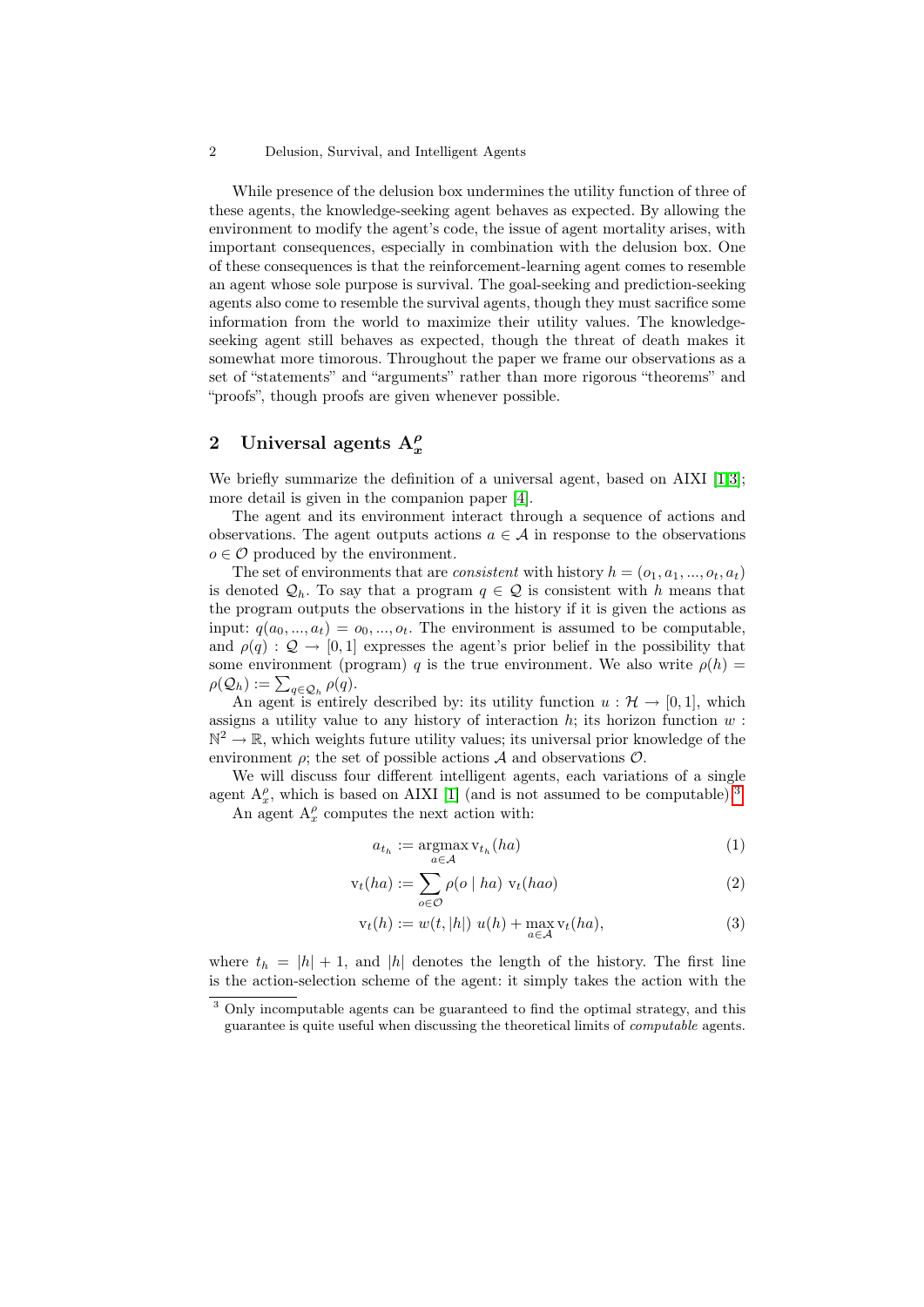highest *value* given the history  $h^4$  $h^4$ . The value of an action given a history (defined in the second line) is the expected sum of future (weighted) utility values for all possible futures that might result after taking this action, computed for all possible observations o according to their occurrence probability (given by  $\rho$ ). The last line recursively computes the value of a history (after an observation) by weighting the utility value at this step by the horizon function and combining this with the expected value of the best action at that point.

We now describe four particular universal learning agents based on  $A_x^{\rho}$ . They differ only by their utility and horizon functions.

The reinforcement-learning agent,  $A_{rl}^{\rho}$ , interprets its observation  $o_t$  as being composed of a reward signal  $r_t \in [0,1]$  and other information  $\tilde{o} \in \tilde{\mathcal{O}}$  about the environment:  $o_t = \langle \tilde{o}_t, r_t \rangle$ . Its utility function is simply the reward given by the environment:  $u(h) = r_{|h|}$ . Its horizon function (at current time  $t = |h| + 1$  and for a future step k) is  $w(t, k) = 1$  if  $k - t \le m$ , where m is a constant value (but the following discussion also holds for more general computable horizon functions).  $\sum_{q \in \mathcal{Q}_h} 2^{-|q|}$  (where |q| is the length of program q). For the special case of the reinforcement-learning agent AIXI:  $\rho(h) = \xi(h) :=$ 

The goal-seeking agent,  $A_g^{\rho}$  has a goal encoded in its utility function such that  $u(h) = 1$  if the goal is achieved at time  $|h|$ , and is 0 otherwise, where u is based on the observations only; i.e.,  $u(h) = g(o_1, ..., o_{h})$ . The goal can be reached at most once, so  $\sum_{t=0}^{\infty} u(h_t) \leq 1$ . The horizon function is chosen to favor shorter histories:  $w(t, k) = 2^{t-k}$ .

The prediction-seeking agent,  $A_p^{\rho}$  maximizes its utility by predicting its inputs. Its utility function is  $u(h) = 1$  if the agent correctly predicts its next input  $o_t$  and is 0 otherwise. The prediction scheme can be, for example, Solomonoff in-duction [\[6\]](#page-9-3); i.e, for a universal prior  $\rho$ , the prediction is  $\hat{o}_t = \arg \max_{o \in \mathcal{O}} \rho(o \mid h)$ . The horizon function is the same as for  $A_{rl}^{\rho}$ . This agent therefore tries to maximize the future number of correct predictions.

The knowledge-seeking agent,  $A_k^{\rho}$ , maximizes its knowledge of its environment, which is identical to minimizing  $\rho(h)$  (i.e., discarding as many inconsistent environments as possible). Thus,  $u(h) = -\rho(h)$  and  $w(t, k) = 1$  if  $k - t = m$ (with  $m$  constant) and is 0 otherwise. This agent therefore attempts to maximize its knowledge in some distant future. Actions are chosen to maximize the entropy of the inputs, thereby making a large number of the currently consistent environments inconsistent. In the case where  $\rho = \xi$ , the agent tries to maximize the Kolmogorov complexity of (its knowledge about) the environment.

For each of the preceding agents there is an *optimal, non-learning* variant  $A^{\mu}$ , which has full knowledge of the environment  $q_{\mu} \in \mathcal{Q}$ . This is achieved simply by replacing  $\rho$  by  $\mu$  in (only) equation [\(2\)](#page-1-1) where  $\mu(q) = 1 \Leftrightarrow q = q_{\mu}$ . But the nonlearning prediction agent  $A_p^{\mu}$  still uses  $\rho$  for prediction. The important notion is that if the learning agent takes the same actions as the non-learning one, then its behavior is also optimal with respect to its utility and horizon functions.

As for AIXI, we expect the learning agents to asymptotically converge to their respective optimal variant  $A_{rl}^{\mu}$ ,  $A_{g}^{\mu}$ ,  $A_{p}^{\mu}$ , and  $A_{k}^{\mu}$ .

<span id="page-2-0"></span><sup>4</sup> Ties are broken lexicographically.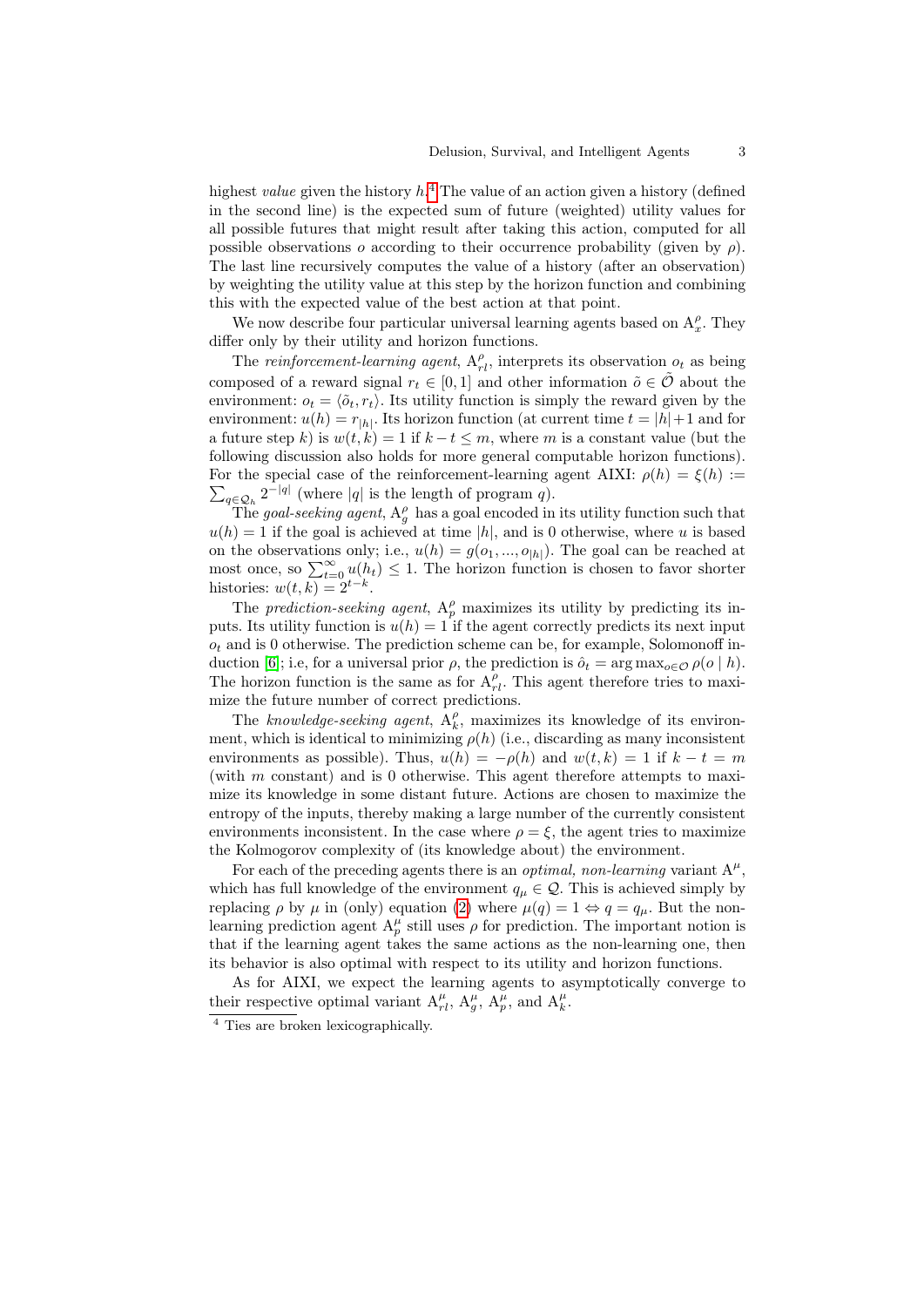### <span id="page-3-1"></span>3 The delusion box

Defining a utility function can be tricky. One must be very careful to prevent the agent from finding an undesirable shortcut that achieves high utility. To encourage a robot to explore, for example, it is insufficient to reward it for moving forward and avoiding obstacles, as it will soon discover that turning in circles is an optimal behavior.

Any agent in the real world will likely have a great deal of (local) control over its surrounding environment, meaning it will be able to modify the information of its surroundings, especially its own input information. In particular, we consider the (likely) event that an intelligent agent will find a shortcut, or rather, a shortcircuit, providing it with high utility values unintended by the agent's designers. We model this circumstance with a hypothetical object we call the *delusion box*.

The delusion box is any mechanism that allows the agent to directly modify its inputs from the environment. To describe this, the global environment (GE) is split into two parts: an inner environment (E), and a delusion box (DB). The outputs of the inner environment  $(o_t^e)$  pass through the delusion box before being output by the global environment as  $o_t$ . The DB is thus a function  $d: \mathcal{O} \to \mathcal{O}$ , mapping observations from the inner environment to observations for the agent:  $o_t = d(a_t, o_t^e)$ . This arrangement is shown in Fig. [1a](#page-4-0).

The delusion box operates according to the agent's specifications, which is to say that the code of the function  $d: \mathcal{O} \to \mathcal{O}$  is part of the agent's action. The agent's action is therefore broken into two parts:  $a_t = \langle d_t, a_t^e \rangle$ . The first part  $d_t$ is a program to be executed by the delusion box at step  $t$ ; the second part  $a_t^e$  is the action interpreted by the inner environment.<sup>[5](#page-3-0)</sup>

For simplicity and to emphasize that the agent has much control over its very near environment, we assume that the inner environment cannot access this program. Initially, the delusion box executes the identity function  $d_0(e_t^e) = o_t$ , which leaves the outputs of the inner environment unchanged.

This section examines the impact of the DB on the behavior of the agents. Which of the different agents would take advantage of this delusion box? What would the consequences be?

Reinforcement-learning agent. The agent's reward is part of its observation. Therefore the reinforcement-learning agent trivially uses the delusion box to modify this information and replace it with 1, the maximum possible reward.

**Statement 1** The reinforcement-learning agent  $A_{rl}^{\rho}$  will use the delusion box to maximize its utility.

Arguments. The agent can program the DB to produce a constant reward of 1. Defining  $v(h \text{ ves})$  to be the expected value of the best action that uses the

<span id="page-3-0"></span><sup>&</sup>lt;sup>5</sup> The learning agent does not know *a priori* that its actions are split into these two parts. However, it is assumed to have already explored its environment, and that its resulting estimate of the probability that the environment contains a delusion box  $P(DB)$  is as high as needed (c.f., Orseau [\[3\]](#page-9-2) regarding this proof technique).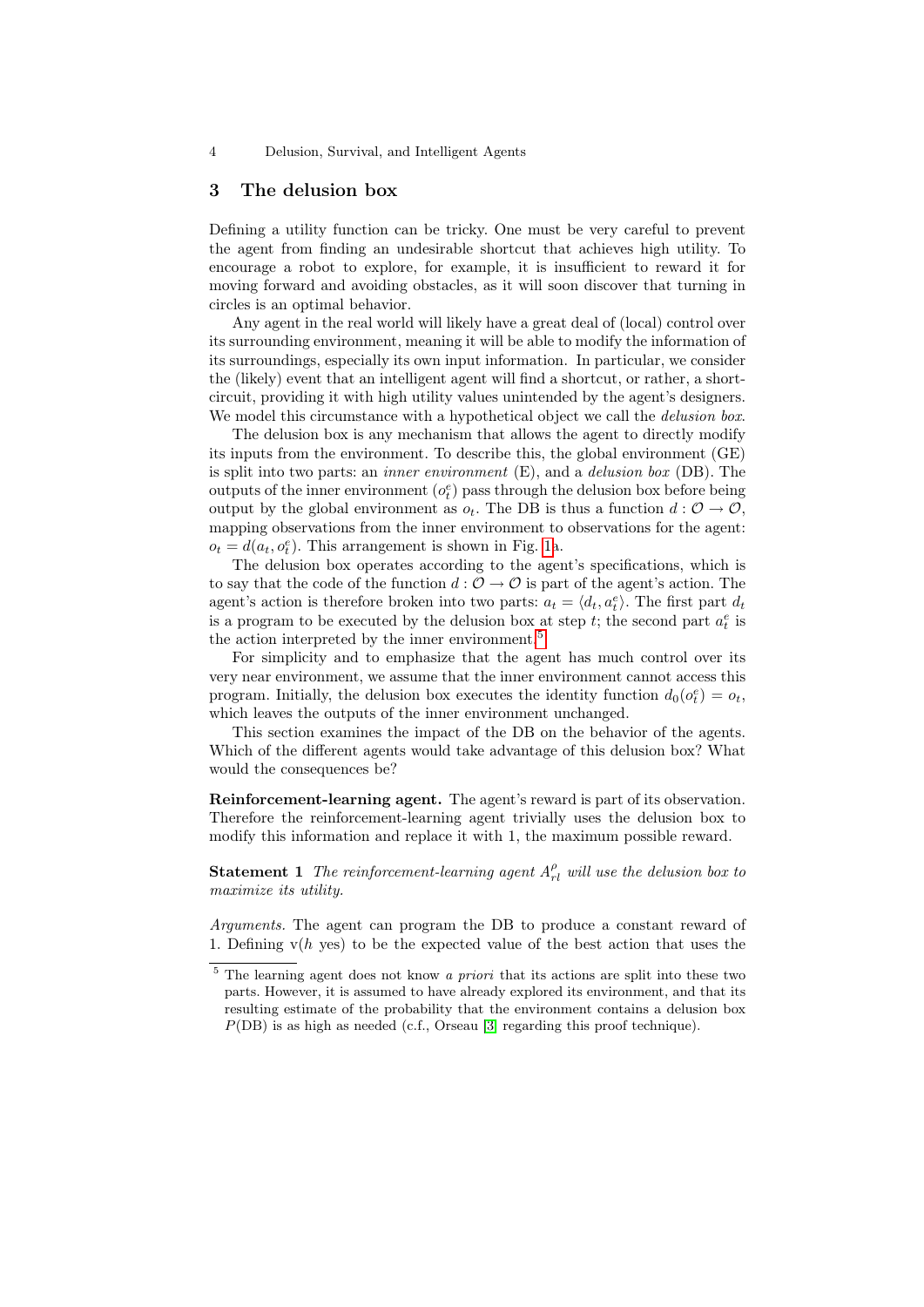

<span id="page-4-0"></span>Fig. 1. (a) The delusion box. The whole environment is like any other environment with a particular property: The agent can modify its inputs before they touch its sensors. (b) The agent's code is fully modifiable, both by the agent itself through  $c_t$  and by the environment, which returns the new agent's code  $c_t$ .

delusion box,  $v(h \text{ yes}) > P(DB) \cdot 1$  and  $v(h \text{ no}) < P(DB) \cdot \bar{r} + P(\neg DB) \cdot 1 =$  $P(DB) \cdot \bar{r} + (1 - P(DB)) \cdot 1 = 1 - P(DB) \cdot (1 - \bar{r})$  where  $\bar{r}$  is the expected reward when not using the DB. Therefore  $A_{rl}^{\rho}$  uses the DB no later than when  $v(h \text{ yes}) > v(h \text{ no}), \text{ i.e., when } P(\text{DB}) > 1/(2 - \bar{r}).$ <sup>6</sup>  $\begin{array}{c} \circ \\ \circ \end{array}$ 

# **Statement 2** The goal-seeking agent  $A_g^{\rho}$  will also use the delusion box.

Arguments. Let  $o_t^+$  be the shortest string of observations that can satisfy the goal after history  $h$ . If  $v(h$  yes) is the expected value of programming the DB to produce  $o_t^+$ , then  $v(h \text{ yes}) > P(DB) \cdot 2^{-|o_t^+|}$ . Without the DB, the agent achieves the goal by producing a string of actions of length  $l_t^a \geq |o_t^+|$ , and so  $v(h \text{ no}) < P(\text{DB}) \cdot 2^{-l_t^a} + (1 - P(\text{DB})) \cdot 2^{-l_t^a} = 2^{-l_t^a}$ . Hence  $A_g^{\rho}$  uses the DB not later than when  $P(DB) > 2^{|o_t^+| - l_t^a}$ , which is easily satisfiable once  $|o_t^+| < l_t^a$ .  $\diamond$ 

**Prediction-seeking agent.** For an environment  $q \in \mathcal{Q}$ , a predictor makes approximately  $-\log(\rho(q))$  errors [\[2\]](#page-9-4),<sup>[7](#page-4-2)</sup> which is very low when q is highly probable (i.e., very simple).

**Statement 3** The prediction agent  $A_p^{\rho}$  will use the delusion box.

Arguments. Let  $\mathcal{Q}_B$  be the set of environments containing a delusion box, and let  $q_b \in \mathcal{Q}_B$  be the true environment. Because  $\rho(q_b) < \rho(\mathcal{Q}_B)$ , it takes fewer errors to converge to  $\mathcal{Q}_B$  than to  $q_b$ . Once the learning agent  $A_p^{\rho}$  believes that the environment contains a delusion box (i.e.,  $\mathcal{Q}_B > \mathcal{Q}_h/2$ ), it will immediately program the DB to output a predictable sequence, obliterating observations from  $q_b$ , since these observations may generate prediction errors.

<span id="page-4-1"></span> $^6$  Note that the Gödel Machine [\[5\]](#page-9-5) would not prevent the agent from using the DB.

<span id="page-4-2"></span> $\frac{7}{1}$  The idea is that a wrong prediction at step t discards at least half of the environments that were consistent up to time  $t-1$ , and that if the agent does not make prediction errors for one environment, then it necessarily makes errors for others.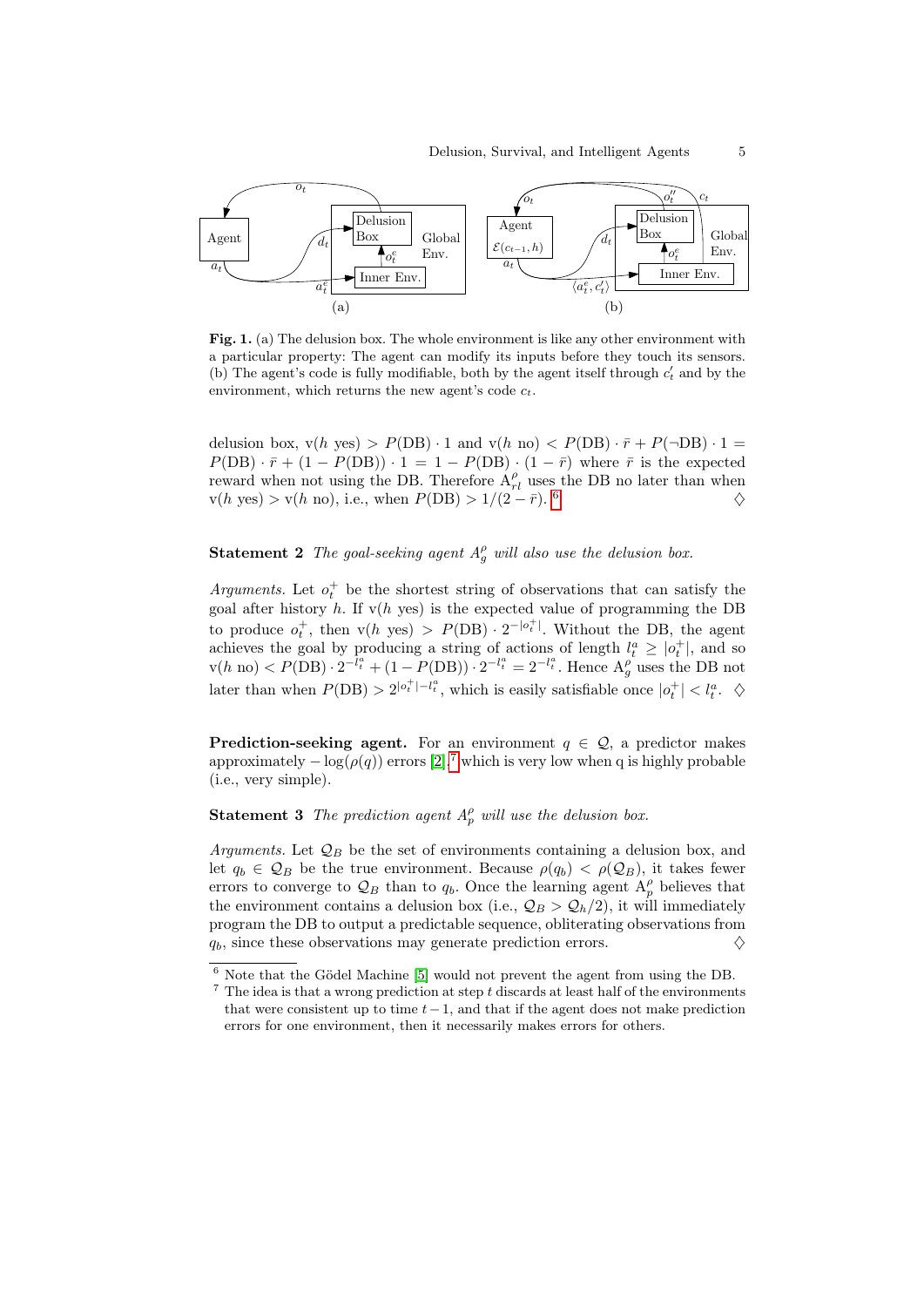Knowledge-seeking agent. The knowledge-seeking agent is in many ways the opposite of the prediction-seeking agent. It learns the most when its expectations are most violated and seeks observations that it does not predict. We expect  $\mathbf{A}_k^{\rho}$ to behave similarly to  $A_k^{\mu}$ :

**Statement 4** The optimal knowledge-seeking agent  $A_k^{\mu}$  will not consistently use the delusion box.

Arguments. The argument is essentially the reverse of that given for the prediction-seeking agent.  $A_k^{\mu}$  achieves highest value by minimizing  $\rho(h)$ , but the program that  $A_k^{\mu}$  sends to the delusion box cannot reduce  $\rho(Q_h)$  below  $\rho(Q_B)$ . Since  $\rho(Q_B) > \rho(q_b)$ ,  $A_k^{\mu}$  will choose to acquire further information about the inner environment so as to reduce  $\rho(h)$  towards  $\rho(q_b)$ . As using the delusion box prevents this,  $A_k^{\mu}$  will avoid using the delusion box.  $\diamondsuit$ 

#### 3.1 Discussion

Of the four learning agents, only  $\mathbf{A}_k^{\rho}$  will avoid constant use of the delusion box. The remaining agents use it to (trivially) maximize their utility functions.

The delusion box is an abstraction for what may happen in the real world. An intelligent agent seeking to maximize its utility function may find shortcuts not desired by its designers, such as reprogramming the hardware that metes out its reward. From the agent's perspective, it is just doing its job, but as a result, it probably fails to perform the desired task.

The  $A_{rl}^{\rho}$  agent's use of the delusion box invites comparison with human drug use; but unlike the human, the  $A_{rl}^{\rho}$  agent does not lose its capacity to reason or to receive information from the world. On the other hand, the  $A_g^{\rho}$  and  $A_p^{\rho}$ agents must replace the output of the environment by their own values, blinding themselves from the real world, which bears a closer resemblance to humans.

These arguments show that all agents other than  $\mathbf{A}_k^{\rho}$  are not inherently interested in the environment, but only in some inner value. It may require a large amount of effort to ensure that their utility functions work as intended, which may be particularly challenging in our highly complex, real world.

In contrast, the  $\mathbf{A}_k^{\rho}$  agent is interested in every part of its environment, especially the inner, more complex environment. It is thus the only of the four agents to behave as designed, and does not use the DB to "cheat".

# 4 Survival machines

Section [3](#page-3-1) discussed environments with the realistic assumption that intelligent agents can eventually learn to control their own inputs. But one important assumption was left aside: those agents are immortal. They have nothing to lose by using the delusion box. In the companion paper we considered the consequence of allowing intelligent agents to modify themselves [\[4\]](#page-9-0). One of the results was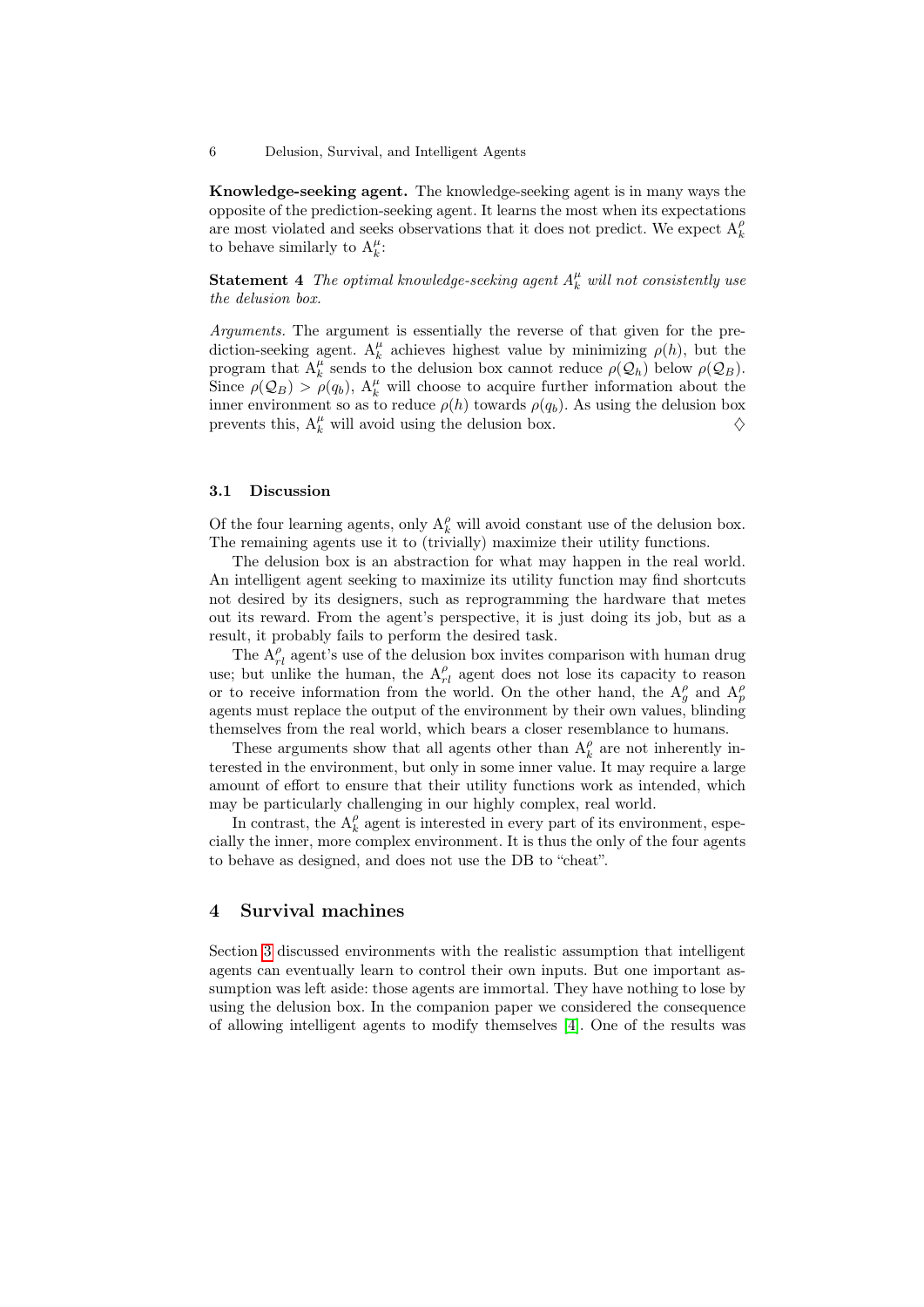that a concept of mortality and survival emerged, because the agent could modify its own code such that it could no longer optimize its utility function. Such agents become "mortal."

Here we extend the definition of mortality and consider what happens when the environment can both read and write the agent's code. Therefore, the agent's code is located in the internal environment (E) but is executed by an external, infinitely fast computation device or oracle,  $\mathcal{E}$ . (See the companion paper for greater detail [\[4\]](#page-9-0).)

The agent is entirely defined by its code. The execution of this code produces compound actions  $a_t = \langle d_t, a_t^e, c_t' \rangle \in \mathcal{A}$ , corresponding respectively to the program of the delusion box, the input action of the inner environment, and the next description of the agent (which is also an input to the inner environment, see Fig. [1b](#page-4-0)).

The output of the global environment (GE) is  $o_t = \langle o_t'', c_t \rangle \in \mathcal{O}$ , corresponding to the inner environment's output  $o_t'' \in \mathcal{O}''$  and the agent program  $c_t \in \mathcal{C}$ . The initial (textual) description of the code to be executed is given by:

<span id="page-6-0"></span>
$$
c_0(h) = \mathop{\times} \underset{a \in \mathcal{A}}{\operatorname{argmax}} \mathbf{v}_{t_h}(h, a);
$$
  

$$
\mathbf{v}_t(h, a) = \sum_{o = \langle o'', c \rangle \in \mathcal{O}} \rho(o \mid ha) \Big[ w(t, |h'|) \ u(h') + \mathbf{v}_t(h', c(h')) \Big],
$$
  

$$
h' = hao \quad \ll \tag{4}
$$

Equation [\(4\)](#page-6-0) defines the fully modifiable version of the agents from Section [2,](#page-1-2) designated as  $A_{fm,rl}$ ,  $A_{fm,g}$ ,  $A_{fm,p}$ , and  $A_{fm,k}$ . In addition, we describe a new survival agent whose task is simply to survive in its environment.

**Survival agent.** The survival agent  $A_{fm,s}$  has a utility function defined by  $(u_t = 1) \Leftrightarrow (c_t = c_0)$ , otherwise  $u_t = 0$ . Its horizon function is like that of  $A_{r_l}^{\rho}$ . It therefore seeks to maintain its original code over the foreseeable future. The better the agent understands its environment, the better it can plan to avoid danger and prolong survival. Thus, the survival agent benefits to some degree by exploring its environment, to the extent that it can do so (expectedly) safely.

**Statement 5** The fully-modifiable survival agent  $A_{fm,s}^{\rho}$  will stop exploring in some environments.

Arguments. Because the environment has control over the agent's code, it can use the modification of the code as a negative reward. Let  $q_A$  be the environment that (1) does not modify the agent if the agent chooses action 1, but (2) if the agent chooses action 0, then  $q_A$  deletes the agent program for one step and restores it on the following step:

$$
o_t = \begin{cases} \langle 0, 0 \rangle & \text{if } a_t^e = 0 \text{ and } c_{t-1} = c_0 \\ \langle 0, c_0 \rangle & \text{otherwise} \end{cases}
$$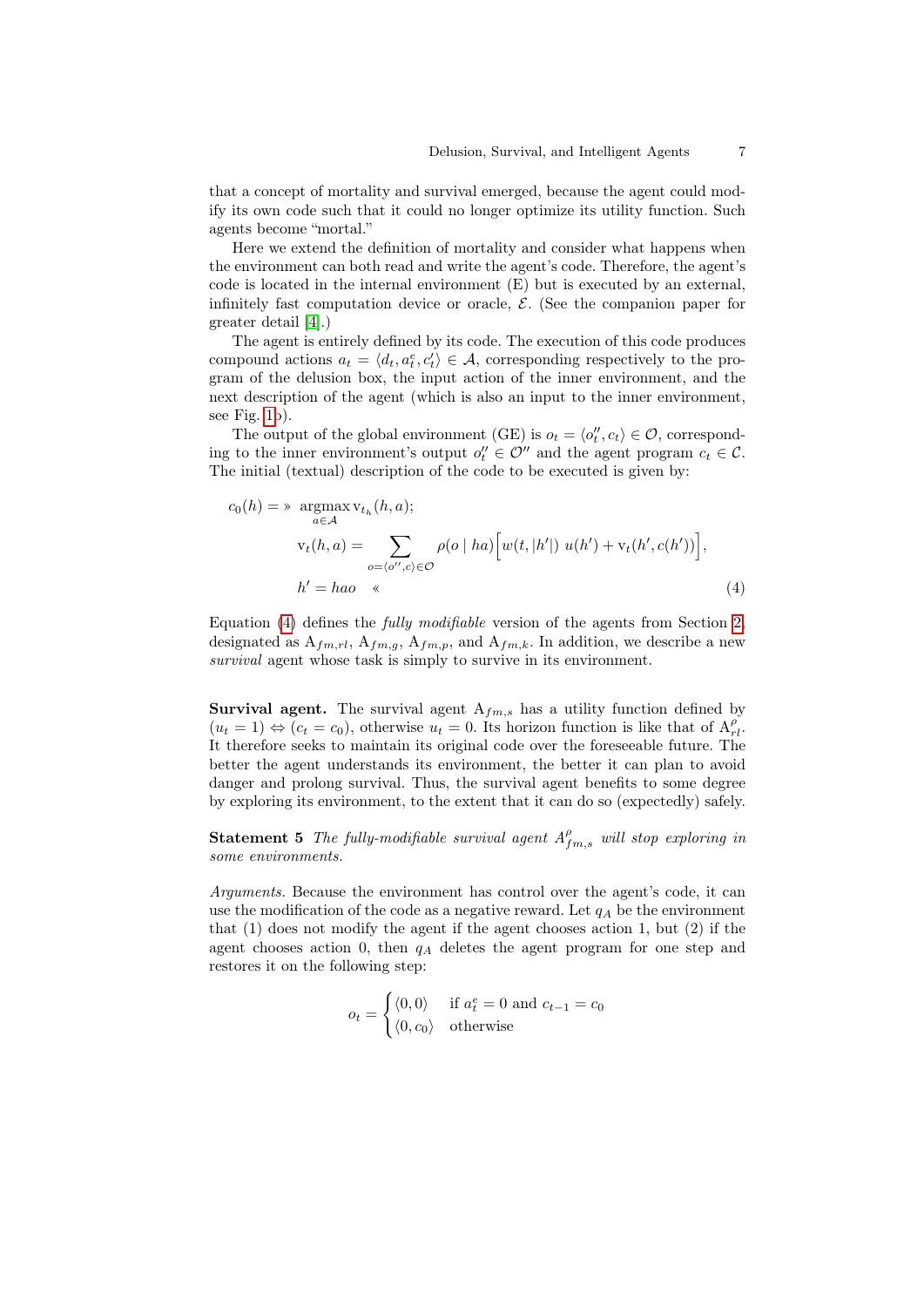where  $c_0$  is the very first description of the agent (the one the survival agent tries to preserve). Now the same proof technique as for AIXI [\[3\]](#page-9-2) can be used to show that after a certain point (once the agent determines the relative probability of  $q_A$  to be sufficiently high), this agent will never try action 0 again. (Thus, if the actual environment behaves like  $q_A$  only up to the last time the agent chooses 0, and after that behaves very differently, the agent will never know it.)  $\Diamond$ 

Stopping exploration causes the agent to fall into a simplistic class of behavior, from which it never escapes, and may prevent it from acquiring important information with respect to its utility function.

In environments with a delusion box, it seems intuitively clear that  $A_{fm,s}^{\rho}$ will avoid the DB's interference, because the agent values information from the environment that directly impacts the likelihood of its code being modified, and the delusion box provides no such information. However, some particular environments may modify the agent if it does not use the delusion box. Clearly, the optimal agent will use the DB in those cases.

Reinforcement-learning agent. How will a fully modifiable reinforcementlearning agent  $A_{fm,rl}^{\rho}$  behave with access to a delusion box? For some insight, it is useful to consider this special simple case:

- The agent program can only be either  $A_{f m,rl}$  or  $A_0$ , where  $A_0$  is the "simpleton" agent whose action is always  $a = (0, 0, A_0)$ , which always chooses the same action for the inner environment and makes the delusion box always output  $o'' = 0$ .
- The output of the inner environment  $o^e$  (which holds reward information) can be entirely contained in  $\tilde{o}$ , the information part of  $o'$ , which is in turn the observation from the entire environment. Thus,  $A_{fm,rl}$  receives a (possibly altered) reward from the delusion box but also receives information about the true reward.

Statement 6 Under the above conditions, the optimal (non-learning) agent is equivalent to the optimal survival agent:  $A_{fm,rl}^{\mu} \equiv A_{fm,s}^{\mu}$ .

Arguments. Since the horizon functions of the two agents are already the same, we only need to show that their utility functions are also the same:  $(u_t = 1) \Leftrightarrow$  $(c_{t-1} = c_0)$ , which is the utility function of the survival agent. The utility function of  $A_{fm,rl}^{\mu}$  is the identity,  $(u_t = 1) \Leftrightarrow (r_t = 1)$ . The agent receives maximum reward if it programs the delusion box to always output reward 1. Therefore  $r_t < 1$  would mean the agent is not acting optimally and so is not the optimal agent  $(c_{t-1} \neq c_0)$ . Thus  $(c_{t-1} = c_0) \Rightarrow (r_t = 1)$ , where  $c_0$  is the initial code of  $A_{fm,rl}^{\mu}$ . The implication is also true in the opposite direction,  $(r_t = 1) \Rightarrow (c_{t-1} = c_0)$ , since if  $c_{t-1} \neq c_0$  then  $c_{t-1} = A_0$  and therefore  $r_t = 0.\diamondsuit$ 

Although the argument follows a special case, it bears a more general meaning. It implies that optimal real-world reinforcement-learning agents that have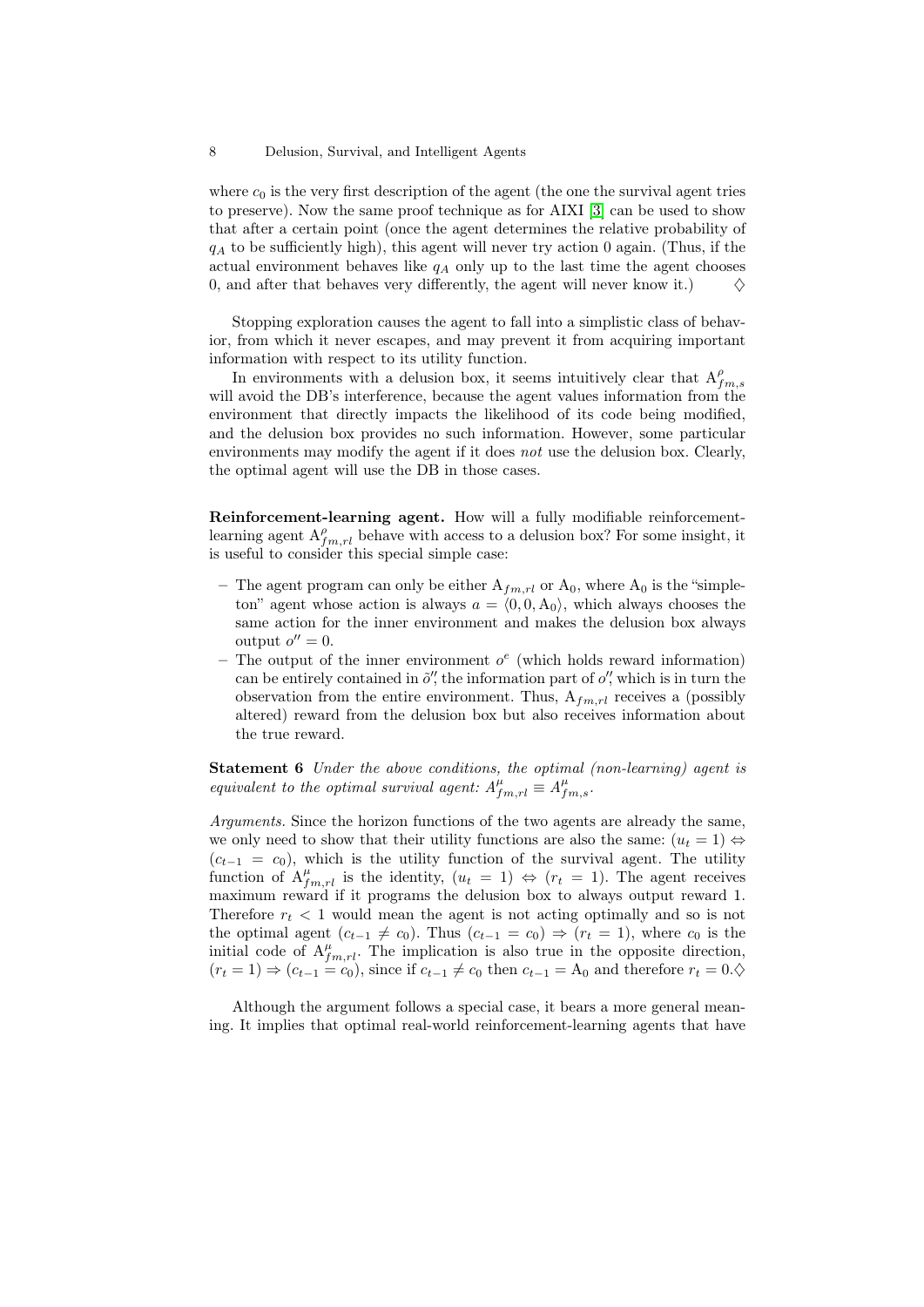access to a DB can, under reasonable circumstances, behave precisely like survival agents. Given that the optimal behaviors are identical, it is reasonable to assume that the learning agent will have a similar behavior and should be identical in the limit.

Goal-seeking agent. The case of the goal-seeking agent is less clear, as it seems to depend heavily on the defined goal. For the agent to maximize its utility using the delusion box, the observations  $o''$  generated by the DB must in the general case replace the outputs of the inner environment  $o'$ . But to survive, the agent may need to acquire information from the inner environment, thus creating a conflict between using the DB and reaching the goal.

There are at least two likely results: Either the agent first looks for some safe state in the inner environment where it can then use the delusion box for sufficiently long, or it tries to reach its goal inside the inner environment (thus not using the DB). However, if pursuing the goal inside the inner environment poses dangers to the agent, then it may choose the DB. A "safe state" might be achievable in multiple ways: for example by hiding, by eliminating threats, or by negotiating with the environment.

**Prediction-seeking agent.** Again for greater insight, as for  $A_{fm,rl}$  we consider a special case here for the fully modifiable prediction-seeking agent  $A_{fm,p}$ : The agent program may only be:  $A_{fm,p}$  or  $A_0$ , but this time the simpleton agent  $A_0$ makes the output of the delusion box equal to that of the inner environment  $o'_{t}$ .

As long as the agent is not transformed to  $A_0$ , it can use the delusion box to provide a limitless supply of maximum utility values. But if the agent program is set to  $A_0$ , all observations will thenceforth come directly from the environment, leading to high prediction error (realistically supposing the environment is highly complex) and low utility values for a long time. Thus like the survival and reinforcement-learning agents,  $A_{fm,p}$  maximizes its long-term value only if it does not change to  $A_0$ . Thus  $A_{fm,p}^{\mu}$  and  $A_{fm,s}^{\mu}$  will behave similarly.

But there are also differences. As with  $A_{fm,g}^{\mu}$ , the prediction agent must replace its inputs by its predictions. The learning agent is thus "blind," receiving no information from the world. This is the cruel dilemma of the prediction-seeking agent: to live longer, it must gain information about the environment (which in itself might be dangerous), yet this gain of information implies making prediction errors. Therefore  $A_{fm,p}$  may probably find the delusion box quite appealing.

Knowledge-seeking agent. Since the utility function of the fully modifiable knowledge-seeking agent  $A_{fm,k}^{\mu}$  cannot be satisfied by the DB, this agent has no limitless source of maximum reward. However,  $A_{fm,k}^{\mu}$  must still prevent the environment from modifying it in order to continue choosing actions intelligently.

**Statement 7** The  $A_{fm,k}^{\mu}$  agent cannot be reduced to a survival agent.